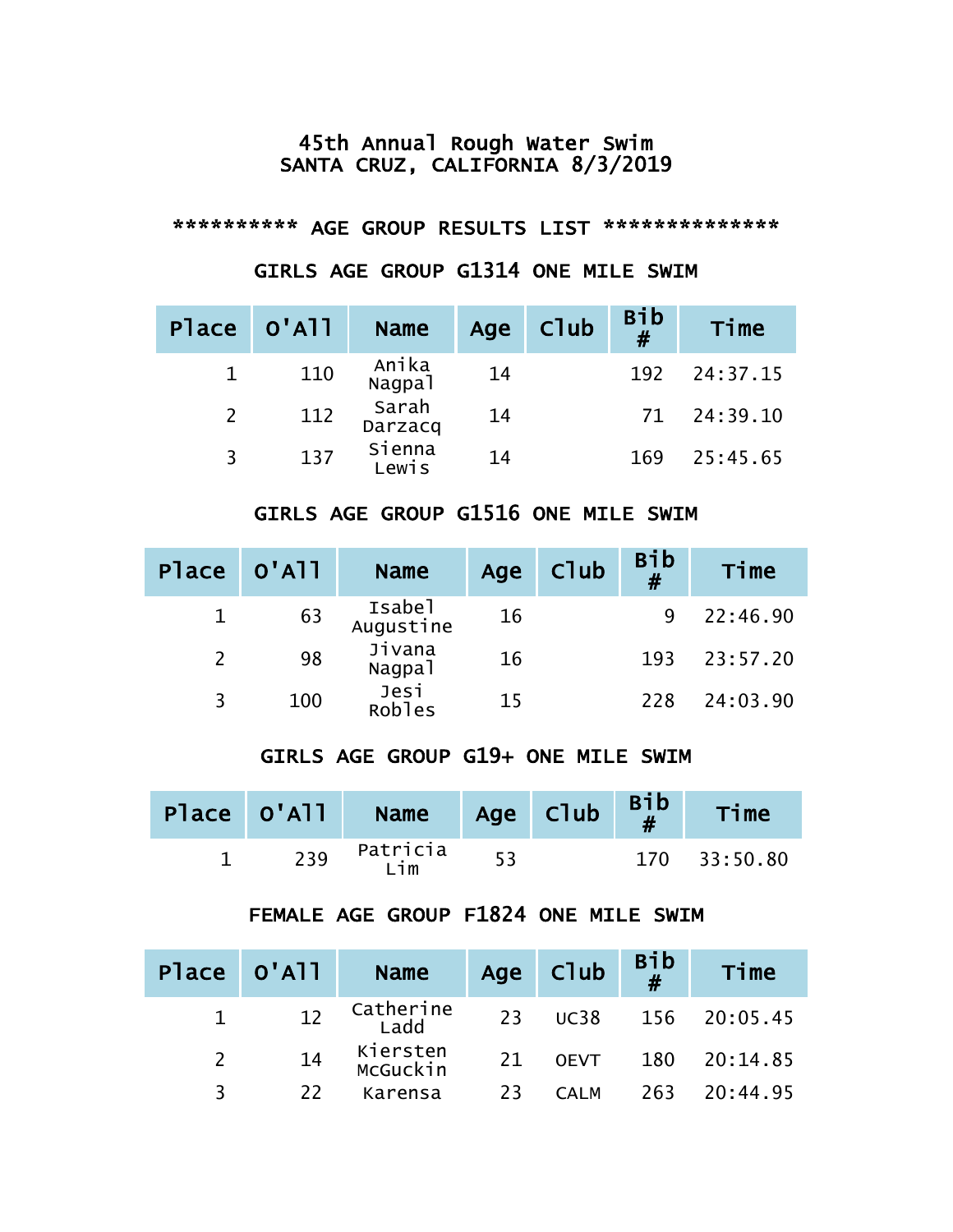|   |     | Tjoa                  |    |             |     |          |
|---|-----|-----------------------|----|-------------|-----|----------|
| 4 | 65  | Miriam<br>Benjamin    | 23 | <b>MEMO</b> | 28  | 22:47.55 |
| 5 | 67  | Isabelle<br>Couch     | 19 | <b>UC38</b> | 61  | 22:50.80 |
| 6 | 108 | Meredith<br>walsh     | 20 | <b>CRUZ</b> | 311 | 24:32.75 |
|   | 143 | Charlotte<br>Mitchell | 22 | <b>OEVT</b> | 187 | 26:12.65 |
| 8 | 146 | Danielle<br>Chabot    | 23 |             | 313 | 26:44.25 |
| 9 | 222 | Karina<br>Gaeta       | 22 | <b>UC38</b> | 94  | 32:22.30 |

# MALE AGE GROUP M1824 ONE MILE SWIM

| <b>Place</b>   | $O'$ A $11$    | <b>Name</b>          | Age | Club        | <b>Bib</b><br># | Time     |
|----------------|----------------|----------------------|-----|-------------|-----------------|----------|
| $\mathbf 1$    | $\overline{2}$ | Joby<br>Bernstein    | 24  | <b>TOC</b>  | 30              | 17:57.35 |
| $\overline{2}$ | 10             | Benjamin<br>Griffith | 19  | <b>UC38</b> | 296             | 19:44.55 |
| 3              | 44             | zach<br>stocker      | 24  | <b>OEVT</b> | 257             | 21:51.70 |
| 4              | 76             | Read<br>Bohannon     | 20  | <b>UC38</b> | 35              | 23:03.75 |
| 5              | 78             | William<br>Augustine | 20  | <b>OEVT</b> |                 | 23:08.70 |

# FEMALE AGE GROUP F2529 ONE MILE SWIM

| <b>Place</b>   | $O'$ A $11$ | <b>Name</b>               | Age | Club        | Bib<br># | Time     |
|----------------|-------------|---------------------------|-----|-------------|----------|----------|
| 1              | 3           | Catherine<br><b>Breed</b> | 26  | <b>TOC</b>  | 41       | 18:04.15 |
| $\overline{2}$ | 5           | Allison<br>Arnold         | 27  | <b>TOC</b>  | 7        | 18:47.40 |
| 3              | 28          | Valerie<br>Thorp          | 28  | <b>CRUZ</b> | 262      | 21:02.95 |
| 4              | 50          | Christine<br>01son        | 29  | <b>TOC</b>  | 203      | 22:09.90 |
| 5              | 81          | Mikaela<br>Wapman         | 29  | <b>OEVT</b> | 273      | 23:09.90 |
| 6              | 101         | Erin<br>Baumgartner       | 26  | <b>UC33</b> | 20       | 24:09.00 |
| 7              | 131         | Madeline                  | 25  | <b>TOC</b>  | 299      | 25:18.40 |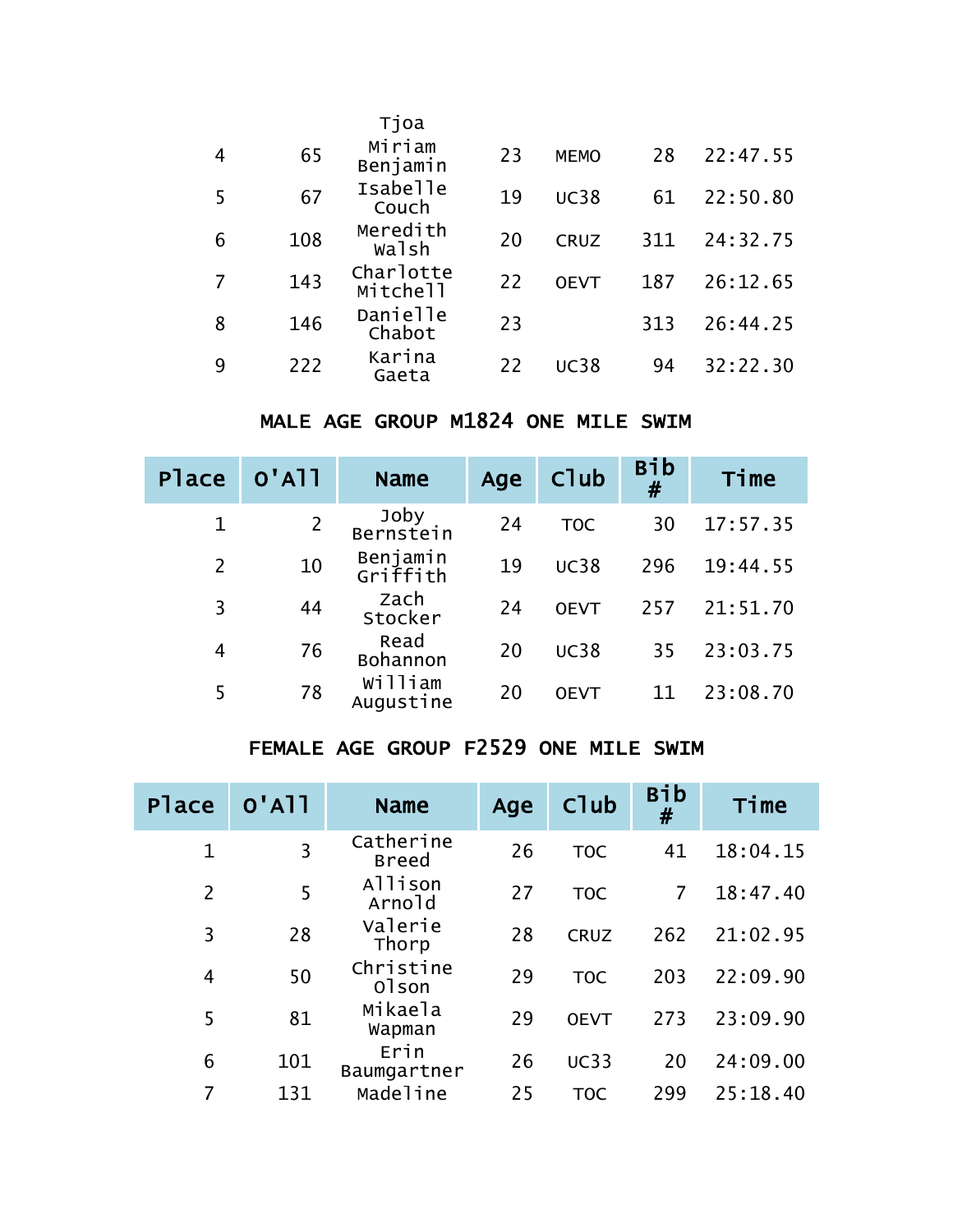|     |     | Schriger             |    |             |    |              |
|-----|-----|----------------------|----|-------------|----|--------------|
| 8   | 196 | Ellen Brady          | 27 | <b>SERC</b> | 39 | 30:08.15     |
| - Q | 210 | Kelly<br>McGuckin    | 28 | <b>OEVT</b> |    | 179 31:19.85 |
| 10  | 212 | Kathleen<br>Crivello | 25 | <b>OEVT</b> |    | 65 31:20.00  |

# MALE AGE GROUP M2529 ONE MILE SWIM

| Place 0'All |     | <b>Name</b>                  | Age | Club        | Bib<br># | Time     |
|-------------|-----|------------------------------|-----|-------------|----------|----------|
|             | 38  | Nicholes<br>Nunez-<br>Zepeda | 25  | <b>SCMA</b> | 318      | 21:35.55 |
|             | 59  | Michael<br>Thomas            | 27  | <b>MVM</b>  | 261      | 22:38.35 |
| 3           | 177 | Charles<br>Proctor           | 25  | <b>OFVT</b> | 215      | 28:31.30 |

# FEMALE AGE GROUP F3034 ONE MILE SWIM

| <b>Place</b> | $O'$ A $11$ | <b>Name</b>                   | Age | Club        | <b>Bib</b><br># | Time     |
|--------------|-------------|-------------------------------|-----|-------------|-----------------|----------|
| $\mathbf 1$  | 13          | Kate<br><b>Dwelley</b>        | 30  | <b>CRUZ</b> | 81              | 20:12.90 |
| 2            | 42          | Katie<br>Grue                 | 30  | <b>CALM</b> | 110             | 21:43.65 |
| 3            | 62          | Sarah<br><b>Broker</b>        | 32  | <b>CRUZ</b> | 43              | 22:43.75 |
| 4            | 128         | Marisa<br>Kenda <sup>11</sup> | 30  | <b>TEME</b> | 145             | 25:05.65 |
| 5            | 130         | Wendy<br>Kordesch             | 34  | DC.         | 151             | 25:15.45 |

### MALE AGE GROUP M3034 ONE MILE SWIM

|                | Place 0'All | <b>Name</b>       |    | Age Club    | Bib<br># | Time         |
|----------------|-------------|-------------------|----|-------------|----------|--------------|
|                | 39          | David<br>Law      | 34 | <b>MAM</b>  | 164      | 21:37.35     |
| $\overline{2}$ | 46          | Travis<br>Bickham | 31 | <b>TOC</b>  |          | 32 21:55.25  |
| 3              | 109         | Reid<br>Revelli   | 34 | <b>UC38</b> |          | 223 24:34.40 |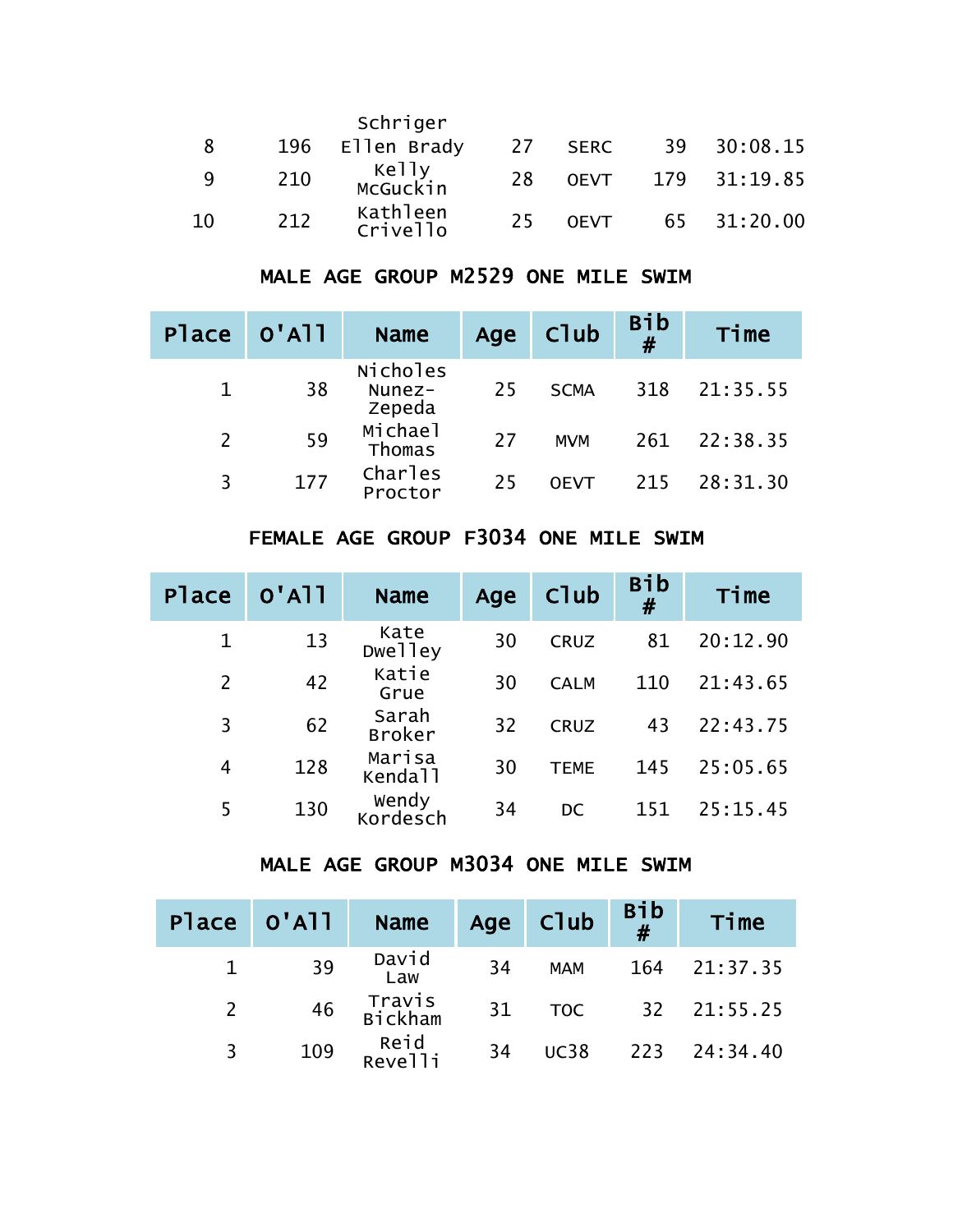# FEMALE AGE GROUP F3539 ONE MILE SWIM

| Place          | $O'$ A $11$ | <b>Name</b>              | Age | Club        | <b>Bib</b><br># | Time     |
|----------------|-------------|--------------------------|-----|-------------|-----------------|----------|
| $\mathbf 1$    | 25          | Danielle<br><b>Becks</b> | 37  | <b>TOC</b>  | 24              | 20:53.35 |
| $\overline{2}$ | 60          | Kathleen<br>Coggshall    | 37  | <b>UC38</b> | 58              | 22:42.40 |
| 3              | 69          | Helene<br>Nehrebecki     | 39  | <b>DAM</b>  | 194             | 22:52.45 |
| $\overline{4}$ | 117         | Sarah<br>Groskopf        | 39  | <b>TVM</b>  | 108             | 24:45.30 |
| 5              | 119         | Julia<br>Nussbaum        | 35  | <b>STAN</b> | 199             | 24:46.20 |
| 6              | 135         | Margo<br>Snyder          | 38  | <b>DC</b>   | 251             | 25:32.50 |
| $\overline{7}$ | 142         | Shoshana<br>Bohrer       | 38  | <b>OEVT</b> | 36              | 26:06.20 |
| 8              | 152         | Monica<br>Carney         | 37  | <b>CRUZ</b> | 294             | 27:27.50 |
| 9              | 172         | Caroline<br>Sorenson     | 37  | <b>MAM</b>  | 252             | 28:18.45 |
| 10             | 190         | Kathleen<br>Sheridan     | 37  | <b>DC</b>   | 245             | 29:41.25 |
| 11             | 214         | Kristina<br>Kordesch     | 36  | <b>DC</b>   | 150             | 31:26.35 |
| 12             | 231         | Margaret<br>Winnen       | 37  | GOOG        | 280             | 33:16.10 |
| 13             | 234         | Koung<br>Chaiyasane      | 35  | <b>MEMO</b> | 52              | 33:31.95 |
| 14             | 265         | Natalie<br>Schrik        | 39  | <b>TEME</b> | 295             | 37:33.45 |

# MALE AGE GROUP M3539 ONE MILE SWIM

| <b>Place</b>   | $O'$ A <sub>11</sub> | <b>Name</b>      | Age | Club        | <b>Bib</b><br># | Time     |
|----------------|----------------------|------------------|-----|-------------|-----------------|----------|
| $\mathbf 1$    | 4                    | Tim<br>Attell    | 36  | <b>NBA</b>  | 8               | 18:46.25 |
| $\overline{2}$ | 29                   | Craig<br>Gawlick | 38  | <b>TSUN</b> | 95              | 21:10.85 |
| 3              | 43                   | Craig<br>Gillis  | 36  | <b>OEVT</b> | 305             | 21:45.35 |
| 4              | 47                   | Jesse<br>Bause11 | 36  | <b>CRUZ</b> | 21              | 22:01.30 |
| 5              | 90                   | Daniel           | 35  |             | 310             | 23:37.70 |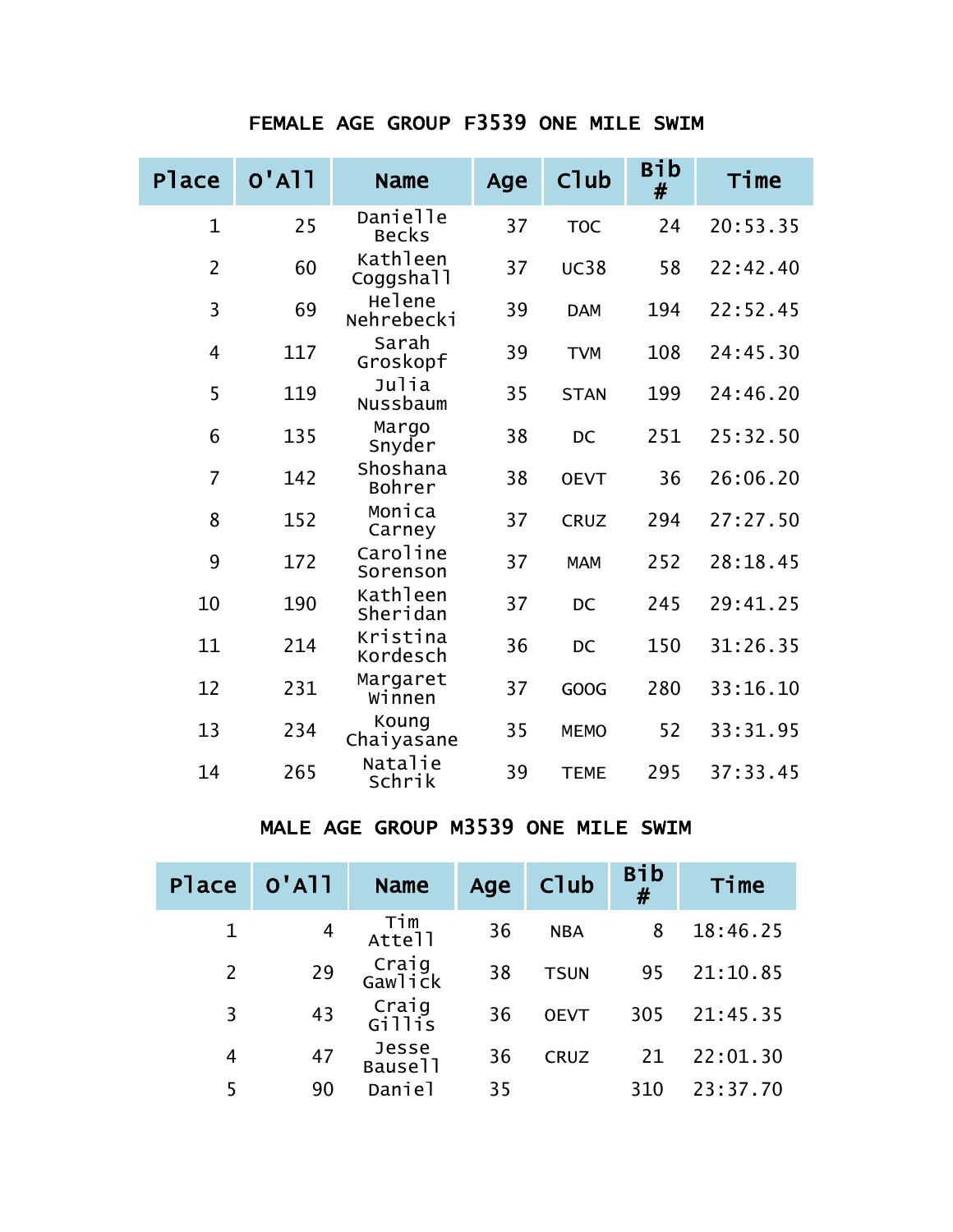|    |     | Zin                   |    |             |     |          |
|----|-----|-----------------------|----|-------------|-----|----------|
| 6  | 115 | Vedad<br><b>Begic</b> | 36 | <b>HLJ</b>  | 26  | 24:43.75 |
| 7  | 179 | Kevin<br>Gibbons      | 35 | <b>MEMO</b> | 100 | 28:55.25 |
| 8  | 187 | Michael<br>Erasmus    | 38 | <b>OEVT</b> | 85  | 29:20.60 |
| 9  | 215 | Tom<br><b>Barrett</b> | 37 | <b>CRUZ</b> | 304 | 31:33.00 |
| 10 | 254 | Dave<br>Leites        | 37 | <b>OEVT</b> | 166 | 35:11.85 |
| 11 | 283 | Adam<br>James         | 39 |             | 297 | 42:46.35 |

### FEMALE AGE GROUP F4044 ONE MILE SWIM

| Place 0'All | <b>Name</b>      |    | Age $\bigcap_{\#}$ $\bigcap_{\#}$ | Time         |
|-------------|------------------|----|-----------------------------------|--------------|
|             | Tesla<br>Profumo | 42 | <b>CRUZ</b>                       | 293 19:14.70 |
| 49          | Michelle<br>Rowe | 42 | <b>TVM</b>                        | 232 22:04.10 |

# MALE AGE GROUP M4044 ONE MILE SWIM

| <b>P</b> lace  | $O'$ A $11$  | <b>Name</b>              | Age | Club        | <b>Bib</b><br># | Time     |
|----------------|--------------|--------------------------|-----|-------------|-----------------|----------|
| $\mathbf 1$    | $\mathbf{1}$ | Trevor<br>G11115         | 44  | <b>LAMV</b> | 101             | 17:22.80 |
| $\overline{2}$ | 31           | Daniel<br><b>Besocke</b> | 44  | <b>CRUZ</b> | 31              | 21:15.30 |
| 3              | 105          | Erik<br>Johnson          | 41  | <b>TEME</b> | 136             | 24:23.10 |
| 4              | 249          | Daniel<br>Shirivo        | 42  | <b>SERC</b> | 298             | 34:58.80 |
| 5              | 276          | Matthew<br>Gawlick       | 44  | <b>WOOD</b> | 96              | 41:09.25 |

### FEMALE AGE GROUP F4549 ONE MILE SWIM

| Place 0'All | <b>Name</b>          |    | Age   Club | $\frac{B}{H}$ | Time         |
|-------------|----------------------|----|------------|---------------|--------------|
| 52          | Beccah<br>Rothschild | 46 | MAM        |               | 231 22:16.65 |
| 88          | Elizabeth<br>Kooy    | 48 | <b>MVM</b> |               | 149 23:25.35 |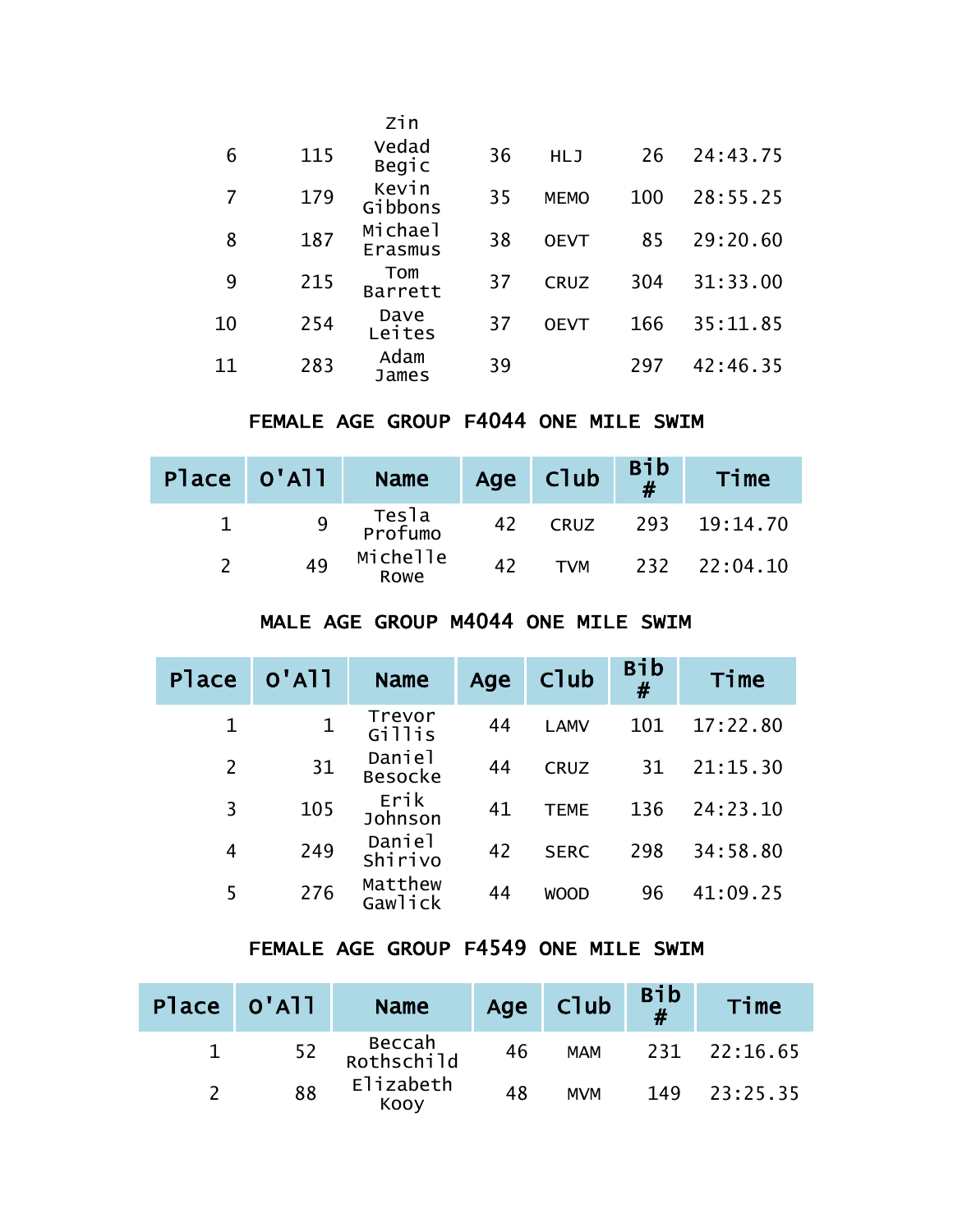| $\overline{3}$ | 151 | Patti<br>Philpott   | 49 | <b>TCAM</b> | 211 | 27:24.60 |
|----------------|-----|---------------------|----|-------------|-----|----------|
|                | 184 | Aki Lewis           | 49 | <b>SRVM</b> | 168 | 29:15.60 |
| 5              | 198 | Leslie<br>Mladinich | 49 | <b>WCM</b>  | 188 | 30:29.95 |
| 6              | 209 | Joy<br>Hollenback   | 46 | <b>SERC</b> | 124 | 31:18.20 |
|                | 280 | Michelle<br>Shriro  | 47 | <b>SERC</b> | 431 | 41:49.70 |

# MALE AGE GROUP M4549 ONE MILE SWIM

| Place          | $O'$ A $11$ | <b>Name</b>            | Age | <b>C</b> lub | Bib<br># | Time     |
|----------------|-------------|------------------------|-----|--------------|----------|----------|
| $\mathbf{1}$   | 7           | Kostas<br>Sarrigeorgid | 45  | <b>SUNY</b>  | 237      | 19:01.55 |
| $\overline{2}$ | 8           | John Chapman           | 48  | <b>CRUZ</b>  | 53       | 19:12.45 |
| 3              | 20          | Jeremy<br>Becker       | 49  | <b>CRUZ</b>  | 23       | 20:38.30 |
| 4              | 24          | Mark Fahlen            | 48  | <b>MAAC</b>  | 87       | 20:46.45 |
| 5              | 30          | Adam Santner           | 49  | <b>TEME</b>  | 236      | 21:13.95 |
| 6              | 45          | Brendan Kato           | 49  | <b>OEVT</b>  | 140      | 21:55.00 |
| 7              | 66          | Ryan Peters            | 46  | <b>OEVT</b>  | 208      | 22:49.20 |
| 8              | 77          | Mike<br>Lockwood       | 47  | <b>TVM</b>   | 172      | 23:08.60 |
| 9              | 91          | James<br>Griffith      | 49  | <b>MVM</b>   | 106      | 23:38.80 |
| 10             | 103         | Don Orth               | 47  | <b>SCSC</b>  | 206      | 24:13.40 |
| 11             | 133         | David Burns            | 46  | <b>LGSR</b>  | 45       | 25:27.55 |
| 12             | 136         | Robert Cable           | 48  | <b>SERC</b>  | 307      | 25:41.95 |
| 13             | 257         | Jake<br>Glodowski      | 46  | <b>WWS</b>   | 102      | 35:40.80 |

# FEMALE AGE GROUP F5054 ONE MILE SWIM

| Place 0'All    |     | <b>Name</b>         | Age | Club        | <b>Bib</b><br># | Time     |
|----------------|-----|---------------------|-----|-------------|-----------------|----------|
|                | 36  | Cynthia<br>Hertzer  | 50  | <b>CRUZ</b> | 120             | 21:29.70 |
| $\overline{2}$ | 40  | Juliet Cox          | 51  | <b>MAM</b>  | 63              | 21:40.15 |
| 3              | 53  | Lynn Jolly          | 54  | <b>TOC</b>  | 138             | 22:19.25 |
| 4              | 120 | Marta<br>Bechhoefer | 52  | <b>CRUZ</b> | 22              | 24:54.85 |
| 5              | 153 | Christina           | 53  | <b>RPM</b>  | 152             | 27:27.65 |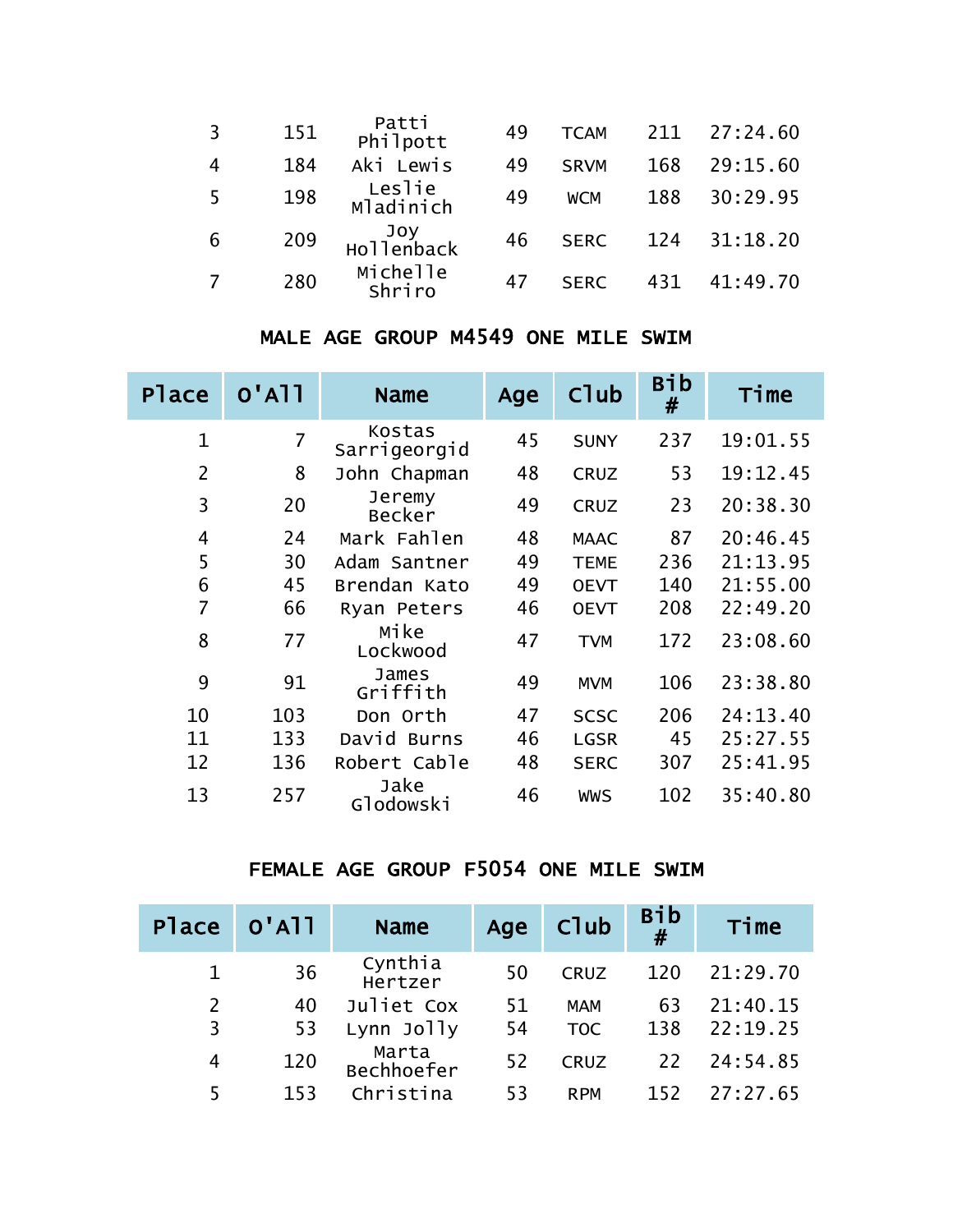|     | Kossa                 |    |             |     |          |
|-----|-----------------------|----|-------------|-----|----------|
| 168 | Victoria<br>Augustine | 52 | <b>OEVT</b> | 10  | 28:03.80 |
| 204 | Crystal<br>Obregon    | 50 | <b>CRUZ</b> | 200 | 30:52.90 |
| 218 | Yuko Steph<br>Matsuda | 53 | <b>EBAT</b> | 176 | 31:53.00 |
| 281 | Rebecca<br>Olivera    | 50 | <b>EBAT</b> | 202 | 41:58.95 |
|     |                       |    |             |     |          |

# MALE AGE GROUP M5054 ONE MILE SWIM

| Place          | $O'$ A $11$ | <b>Name</b>           | Age | Club        | Bib<br># | Time     |
|----------------|-------------|-----------------------|-----|-------------|----------|----------|
| $\mathbf 1$    | 11          | David<br>Lederman     | 53  | CRUZ        | 165      | 19:46.50 |
| $\overline{2}$ | 19          | Chris<br><b>Bond</b>  | 52  | <b>MAM</b>  | 37       | 20:30.70 |
| 3              | 32          | Henry<br><b>Bates</b> | 53  | <b>CRUZ</b> | 306      | 21:22.00 |
| $\overline{4}$ | 33          | Denis<br>Bajet        | 52  | <b>UC38</b> | 12       | 21:22.75 |
| 5              | 73          | John<br>Mootz         | 53  | <b>CRUZ</b> | 190      | 23:01.55 |
| 6              | 121         | Chris<br>Kelly        | 53  | DC          | 143      | 24:56.35 |
| $\overline{7}$ | 159         | Doug Reed             | 50  | <b>CSTS</b> | 221      | 27:48.05 |
| 8              | 161         | Dubravko<br>Biruski   | 50  | <b>STAN</b> | 33       | 27:48.85 |
| 9              | 178         | Tim Pratt             | 50  | <b>LTMR</b> | 214      | 28:35.95 |
| 10             | 208         | Derek<br>Weibel       | 53  | <b>FGST</b> | 274      | 31:12.70 |
| 11             | 219         | John<br>Griffiths     | 53  | <b>NBA</b>  | 107      | 31:53.20 |
| 12             | 223         | Alan<br>Randolph      | 52  | <b>OEVT</b> | 219      | 32:24.80 |
| 13             | 275         | Rick<br>Pulver        | 54  | <b>OEVT</b> | 302      | 40:51.95 |

#### FEMALE AGE GROUP F5559 ONE MILE SWIM

| Place 0'All | <b>Name</b>         |     | Age Club   | $\begin{array}{c} \text{Bib} \\ \text{#} \end{array}$ | Time         |
|-------------|---------------------|-----|------------|-------------------------------------------------------|--------------|
| 16          | Kimberly<br>Elsbach | 56  | <b>DAM</b> |                                                       | 82 20:25.70  |
| -37         | Joan                | 55. | TOC.       |                                                       | 240 21:32.70 |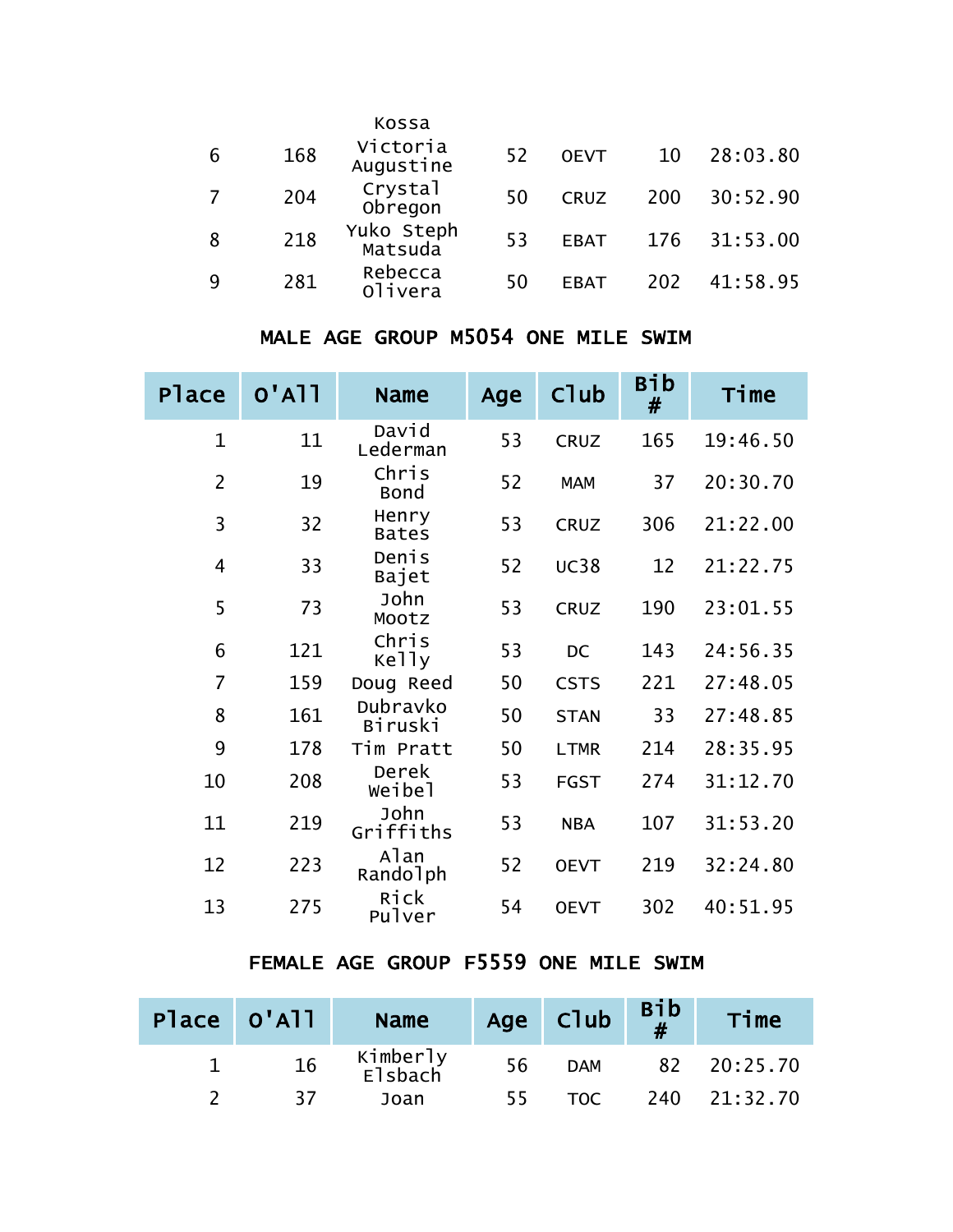|                |     | Schriger                       |    |             |                |          |
|----------------|-----|--------------------------------|----|-------------|----------------|----------|
| 3              | 48  | Stephanie<br>Couch             | 55 | <b>MELO</b> | 62             | 22:02.60 |
| 4              | 70  | Sally<br>Yencken               | 57 | <b>STAN</b> | 291            | 22:55.05 |
| 5              | 79  | Jane<br>Russell                | 56 | <b>DAM</b>  | 234            | 23:09.85 |
| 6              | 82  | Cindy<br>Clements              | 58 | <b>NBA</b>  | 57             | 23:10.10 |
| $\overline{7}$ | 93  | Jennifer<br>Phalen             | 55 | <b>DAM</b>  | 209            | 23:46.40 |
| 8              | 99  | Catherine<br>Taylor            | 56 | <b>WCM</b>  | 260            | 24:01.75 |
| 9              | 102 | Ann<br>Cardoza                 | 57 | <b>CRUZ</b> | 49             | 24:10.40 |
| 10             | 167 | Elizabeth<br><b>Blackstone</b> | 59 | <b>CRUZ</b> | 34             | 28:02.10 |
| 11             | 170 | Felicia<br>Adler               | 57 | <b>WCM</b>  | $\overline{2}$ | 28:11.55 |
| 12             | 193 | Regina Rus                     | 56 | <b>DC</b>   | 233            | 29:51.95 |
| 13             | 202 | Laura<br>Grubb                 | 56 | <b>DC</b>   | 109            | 30:50.80 |
| 14             | 226 | Rebecca<br>Supplee             | 56 | <b>OEVT</b> | 258            | 32:37.20 |
| 15             | 232 | Sharon<br>Radcliff             | 57 | <b>SERC</b> | 218            | 33:17.15 |
| 16             | 263 | Judith<br>Greene-<br>Janse     | 59 | <b>ALB</b>  | 104            | 37:03.75 |

#### MALE AGE GROUP M5559 ONE MILE SWIM

| Place       | $O'$ A $11$ | <b>Name</b>          | Age | Club        | Bib<br># | Time     |
|-------------|-------------|----------------------|-----|-------------|----------|----------|
| $\mathbf 1$ | 34          | Gary<br>Antonick     | 56  | <b>STAN</b> | 5        | 21:23.20 |
| 2           | 56          | Kevin<br>Keating     | 56  | <b>SMAC</b> | 142      | 22:26.60 |
| 3           | 68          | Chris<br>Grattan     | 55  | <b>UC38</b> | 103      | 22:52.25 |
| 4           | 75          | Hendrik<br>Meerman   | 57  | <b>SERC</b> | 182      | 23:03.60 |
| 5           | 94          | Richard<br>Rasmussen | 57  | <b>UC38</b> | 220      | 23:49.40 |
| 6           | 125         | Robert<br>Inchausti  | 57  | <b>MEMO</b> | 128      | 25:01.20 |
| 7           | 139         | Robert               | 56  | TVM         | 117      | 25:47.10 |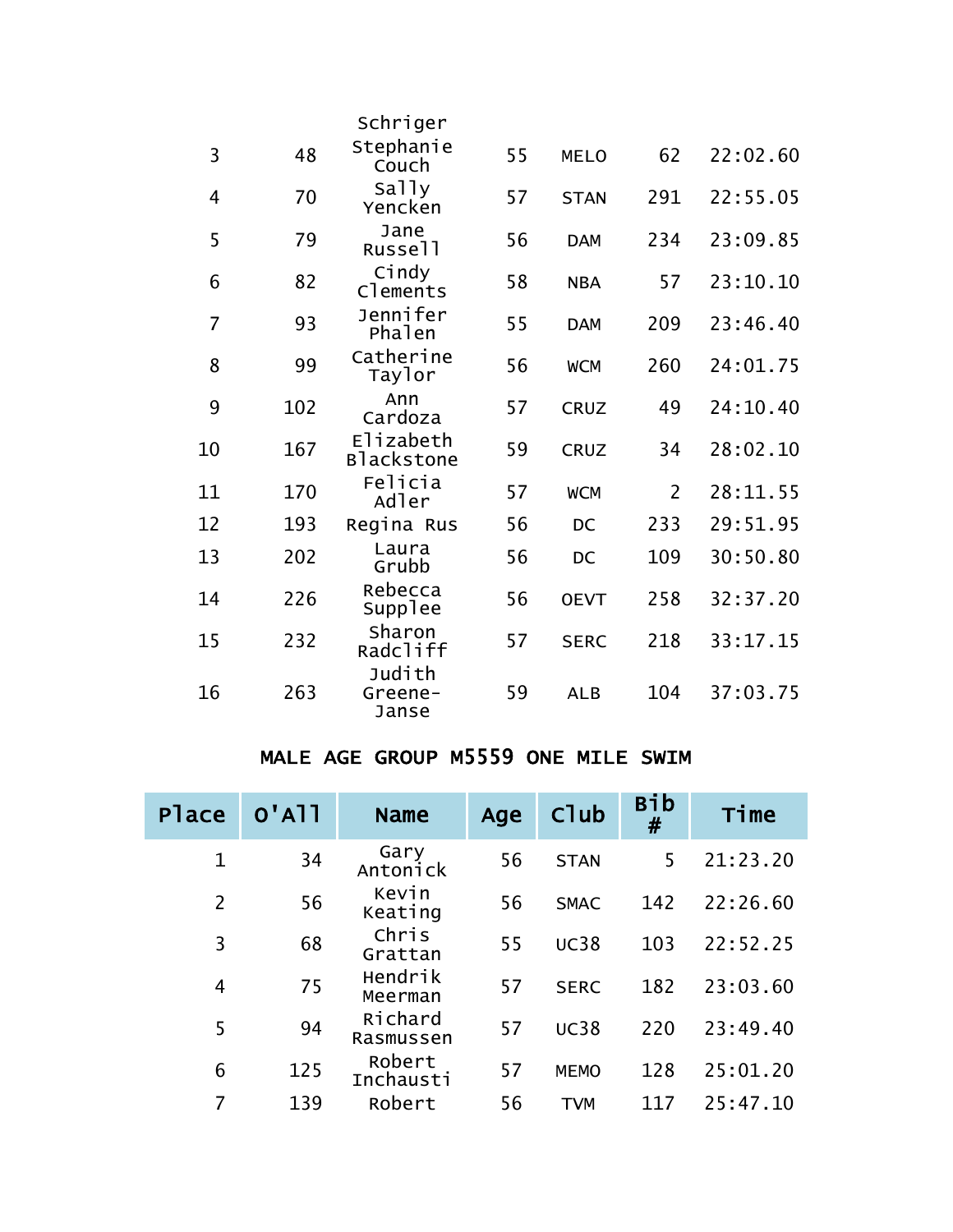|     |     | Hennessy         |    |             |    |              |
|-----|-----|------------------|----|-------------|----|--------------|
| 8   | 221 | Barry<br>Mansker | 59 | <b>PRES</b> |    | 175 32:16.40 |
| - Q | 274 | James<br>Frew    | 55 | DC.         | 91 | 40:45.10     |

# FEMALE AGE GROUP F6064 ONE MILE SWIM

| Place          | $O'$ A $11$ | <b>Name</b>           | Age | Club        | <b>Bib</b><br># | Time     |
|----------------|-------------|-----------------------|-----|-------------|-----------------|----------|
| $\mathbf{1}$   | 58          | Marguerite<br>Meyer   | 60  | <b>TOC</b>  | 309             | 22:37.90 |
| $\overline{2}$ | 104         | Claire<br>Lavery      | 60  | <b>ECAM</b> | 163             | 24:13.50 |
| 3              | 113         | Phyllis<br>Quinn      | 64  | <b>TOC</b>  | 217             | 24:39.65 |
| $\overline{4}$ | 126         | Jessie<br>Hickel      | 61  | <b>EBAT</b> | 121             | 25:02.60 |
| 5              | 141         | Marcia<br>Benjamin    | 63  | <b>MEMO</b> | 27              | 26:01.75 |
| 6              | 148         | Jean Allan            | 61  | <b>UCSF</b> | 3               | 27:06.75 |
| $\overline{7}$ | 149         | Elspeth<br>Farmer     | 62  | <b>MELO</b> | 317             | 27:07.05 |
| 8              | 197         | Julie Meis            | 62  | <b>WCM</b>  | 183             | 30:11.35 |
| 9              | 248         | Robin Hart            | 64  | <b>MAM</b>  | 116             | 34:58.60 |
| 10             | 255         | Marcella<br>Kottmeier | 62  | <b>SMM</b>  | 153             | 35:12.15 |
| 11             | 285         | Donna<br>Schumacher   | 62  | <b>DC</b>   | 243             | 43:02.35 |
| 12             | 291         | Leslie<br>Franklin    | 63  | <b>SERC</b> | 90              | 46:38.15 |

# MALE AGE GROUP M6064 ONE MILE SWIM

| <b>Place</b>   | $O'$ A $11$ | <b>Name</b>       | Age | Club        | <b>Bib</b><br># | Time     |
|----------------|-------------|-------------------|-----|-------------|-----------------|----------|
| $\mathbf 1$    | 23          | Peter<br>Guadagni | 64  | <b>WCM</b>  | 111             | 20:45.10 |
| $\overline{2}$ | 35          | Steve<br>Cutting  | 62  | <b>MAM</b>  | 68              | 21:29.30 |
| 3              | 54          | Ron<br>Emhoff     | 64  | <b>UC36</b> | 83              | 22:23.60 |
| 4              | 57          | John Jeha         | 61  | <b>SERC</b> | 134             | 22:26.90 |
| 5              | 64          | Jeffrey<br>Citron | 64  | <b>MEMO</b> | 55              | 22:47.35 |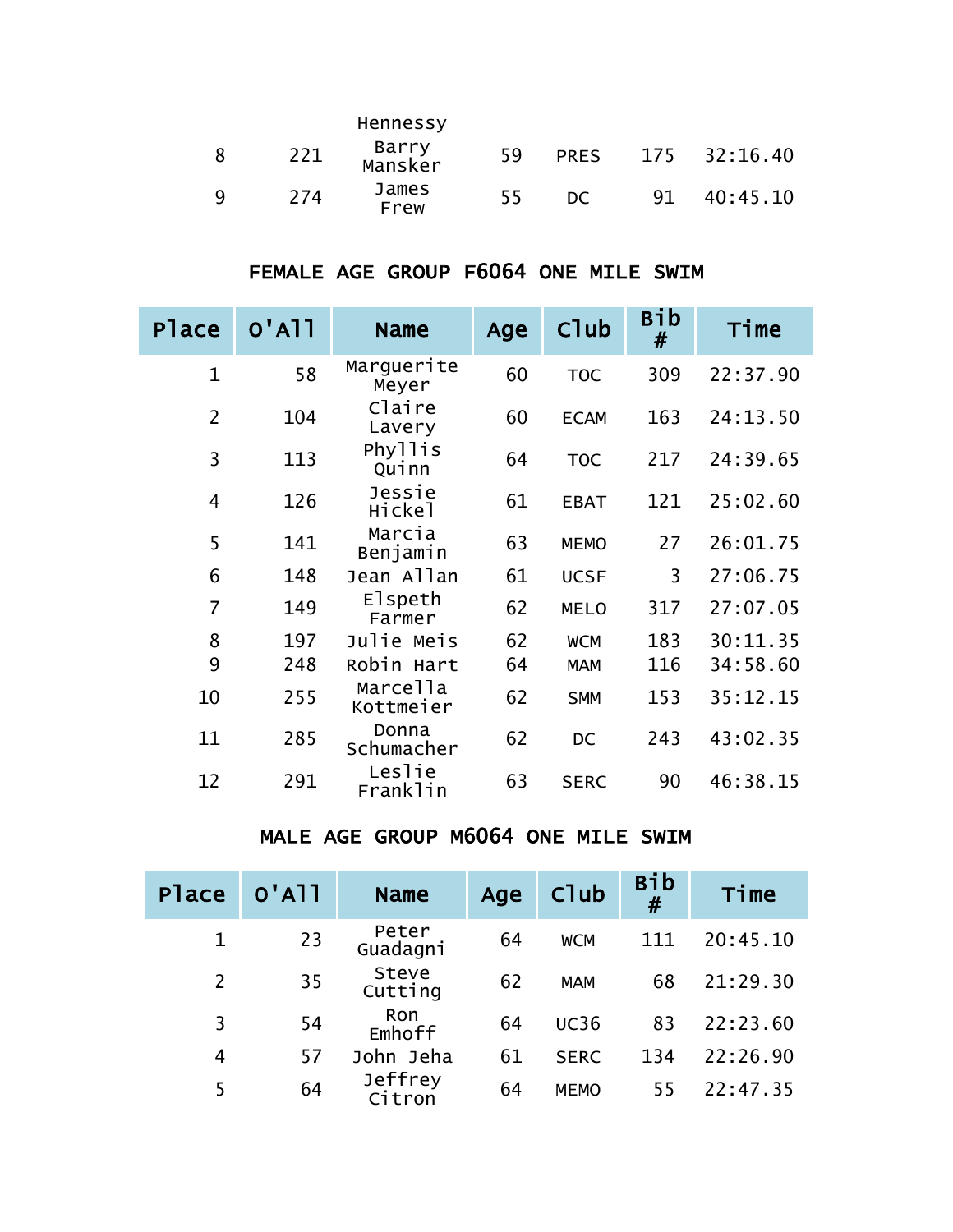| 6  | 72  | James<br>si <sub>1k</sub> | 60 | <b>TVM</b>  | 246 | 23:00.60 |
|----|-----|---------------------------|----|-------------|-----|----------|
| 7  | 85  | Richard<br>Risso          | 60 | <b>CRUZ</b> | 226 | 23:17.85 |
| 8  | 183 | Charles<br>Cross          | 63 | DC          | 66  | 29:09.95 |
| 9  | 195 | Steve<br>Hern             | 60 | <b>SMST</b> | 119 | 30:06.75 |
| 10 | 216 | Terence<br>Huwe           | 63 | DC          | 127 | 31:43.35 |
| 11 | 227 | Rudolph<br>Cockerham      | 64 | <b>MAM</b>  | 290 | 32:49.95 |
| 12 | 240 | Frank<br>Tuteur           | 61 | <b>SRM</b>  | 266 | 34:03.30 |
| 13 | 244 | Michael<br>Arenson        | 64 |             | 308 | 34:28.70 |

## FEMALE AGE GROUP F6569 ONE MILE SWIM

| <b>Place</b>   | $O'$ A $11$ | <b>Name</b>              | Age | Club        | Bib<br># | Time     |
|----------------|-------------|--------------------------|-----|-------------|----------|----------|
| 1              | 86          | Linda<br>Locklin         | 66  | <b>CRUZ</b> | 171      | 23:21.05 |
| 2              | 235         | Patricia<br><b>Banks</b> | 67  | <b>SERC</b> | 14       | 33:33.40 |
| 3              | 247         | Kildine<br>Harms         | 65  | <b>WCM</b>  | 114      | 34:56.90 |
| $\overline{4}$ | 262         | Valerie<br>Armento       | 68  | <b>UC38</b> | 6        | 37:00.25 |
| 5              | 278         | Eileen<br>David          | 67  | <b>DC</b>   | 72       | 41:47.90 |
| 6              | 293         | Susan<br>auritzen.       | 68  | <b>DC</b>   | 161      | 48:55.80 |

### MALE AGE GROUP M6569 ONE MILE SWIM

| <b>Place</b>   | $O'$ A $11$ | <b>Name</b>        | Age | Club        | <b>Bib</b><br># | Time     |
|----------------|-------------|--------------------|-----|-------------|-----------------|----------|
|                | 21          | Tim<br>Broderick   | 68  | <b>STAN</b> | 42              | 20:43.40 |
| $\overline{2}$ | 83          | David<br>Fryefield | 65  | <b>OREG</b> | 93              | 23:11.15 |
| 3              | 87          | Dan<br>Winterrowd  | 69  | <b>SMST</b> | 281             | 23:22.40 |
| 4              | 92          | Sean Kelly         | 68  | <b>STAN</b> | 144             | 23:46.25 |
| 5              | 95          | Stephen            | 67  | <b>MEMO</b> | 248             | 23:51.30 |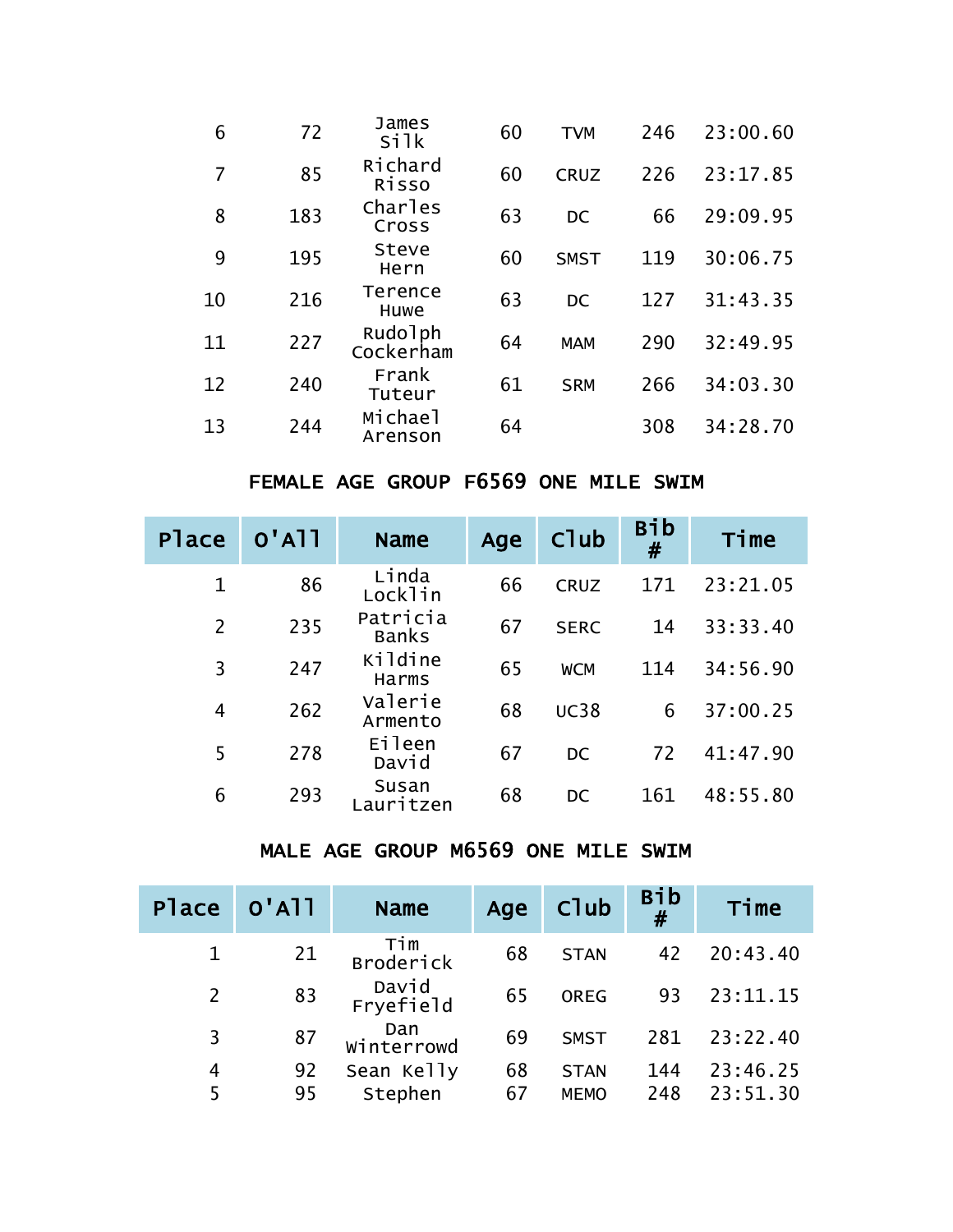|    |     | Small                       |    |             |     |          |
|----|-----|-----------------------------|----|-------------|-----|----------|
| 6  | 145 | Timothy<br><b>Bodkin</b>    | 66 | <b>SMM</b>  | 292 | 26:33.80 |
| 7  | 163 | Steve Baum                  | 65 | <b>TEME</b> | 18  | 27:54.80 |
| 8  | 169 | Douglas<br><b>Brewer</b>    | 66 | <b>UC38</b> | 301 | 28:09.05 |
| 9  | 181 | Greg<br><b>Jacobus</b>      | 68 | <b>TCAM</b> | 132 | 29:01.30 |
| 10 | 182 | Steve<br>Guzzetta           | 69 | <b>OEVT</b> | 316 | 29:04.80 |
| 11 | 188 | John<br>McCullough          | 65 | <b>UC38</b> | 178 | 29:23.70 |
| 12 | 191 | William<br>Wulftange        | 65 | <b>ITM</b>  | 287 | 29:47.05 |
| 13 | 200 | Paul Wolf                   | 67 | <b>MAM</b>  | 282 | 30:41.75 |
| 14 | 201 | James<br>Cooney             | 66 | <b>SRM</b>  | 60  | 30:45.85 |
| 15 | 225 | Rich<br>Harroun             | 66 | <b>CRUZ</b> | 115 | 32:32.90 |
| 16 | 228 | Don<br>Johnston             | 66 | <b>TVM</b>  | 137 | 32:52.20 |
| 17 | 258 | Stephen<br>Cramer           | 67 | <b>DC</b>   | 64  | 35:48.30 |
| 18 | 261 | Keith<br>Nowe <sub>11</sub> | 65 | <b>SERC</b> | 197 | 36:29.50 |
| 19 | 286 | Barry<br>Baskin             | 66 | DC          | 17  | 43:03.85 |

# FEMALE AGE GROUP F7074 ONE MILE SWIM

| Place          | $O'$ A $11$ | <b>Name</b>                 | Age | Club        | <b>Bib</b><br># | Time     |
|----------------|-------------|-----------------------------|-----|-------------|-----------------|----------|
| $\mathbf 1$    | 273         | Anne<br>Sasaki              | 70  | <b>DC</b>   | 238             | 40:43.35 |
| $\overline{2}$ | 282         | Cynthia<br>Barnard          | 71  | <b>NBA</b>  | 15              | 42:08.15 |
| 3              | 284         | Linda<br>Nowe <sub>11</sub> | 71  | <b>SERC</b> | 198             | 42:56.30 |
| 4              | 290         | Mary<br>McMahon             | 73  | <b>OEVT</b> | 181             | 46:24.10 |
| 5              | 292         | Alida<br>Canale             | 74  | <b>CRUZ</b> | 46              | 46:38.90 |

#### MALE AGE GROUP M7074 ONE MILE SWIM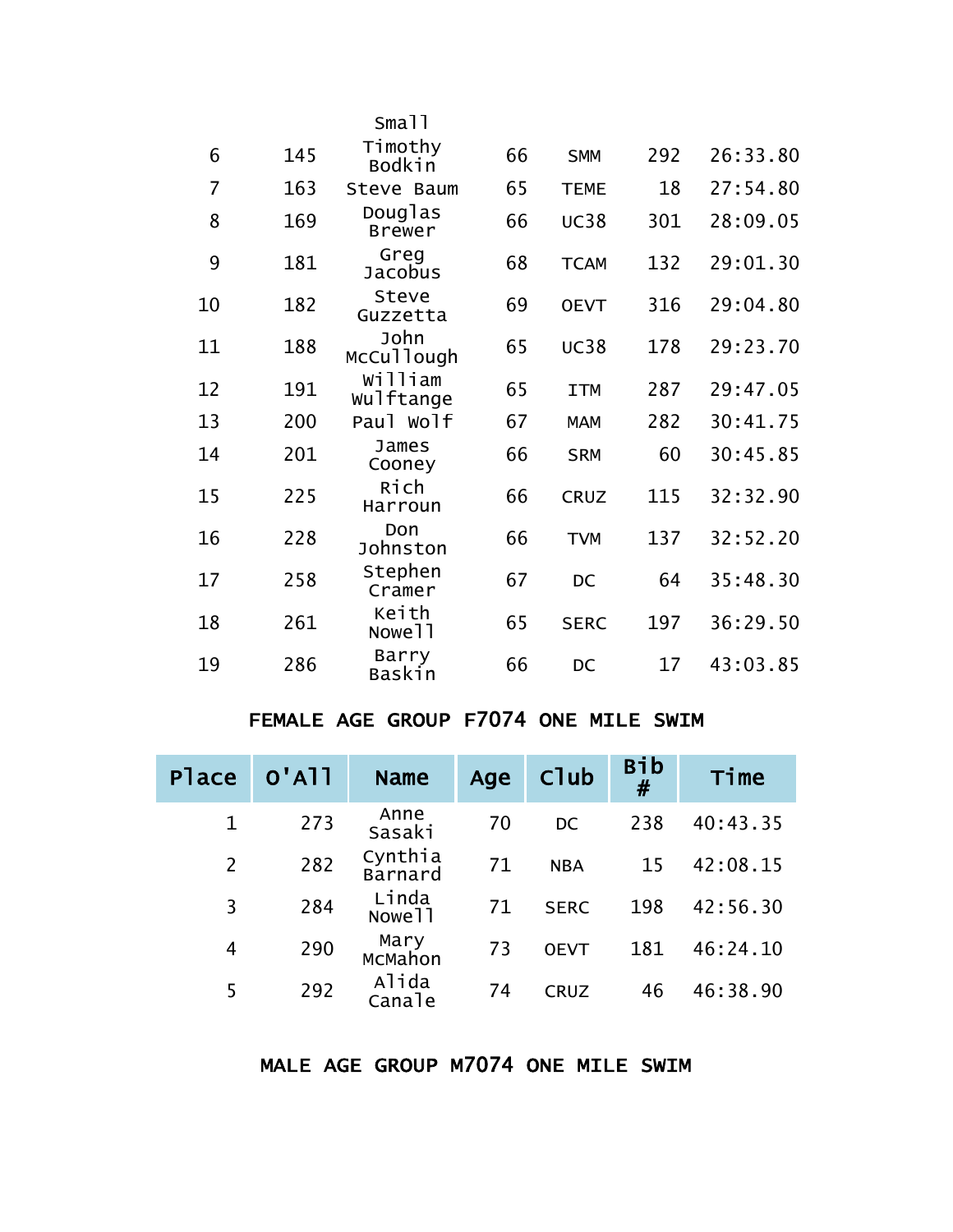| <b>P</b> lace  | $O'$ A <sub>11</sub> | <b>Name</b>              | Age | C <sub>1</sub> ub | <b>Bib</b><br># | Time     |
|----------------|----------------------|--------------------------|-----|-------------------|-----------------|----------|
| 1              | 27                   | Joel<br>wilson           | 71  | <b>CRUZ</b>       | 277             | 20:56.10 |
| $\overline{2}$ | 199                  | Terry<br>Horn            | 70  | DC                | 125             | 30:41.20 |
| 3              | 205                  | Yank<br>wilson           | 70  | <b>UC38</b>       | 279             | 30:54.15 |
| 4              | 217                  | James<br>Hentz           | 71  | <b>UC38</b>       | 118             | 31:50.30 |
| 5              | 246                  | William<br>Tucker        | 71  | <b>NBA</b>        | 265             | 34:35.95 |
| 6              | 250                  | Thomas<br>Canale         | 73  | <b>CRUZ</b>       | 47              | 35:02.05 |
| 7              | 288                  | Naphtali<br><b>offen</b> | 70  | DC                | 201             | 44:02.55 |

FEMALE AGE GROUP F7579 ONE MILE SWIM

| Place 0'All | <b>Name</b>               |    | Age Club  | $\frac{\text{Bib}}{\#}$ | Time              |
|-------------|---------------------------|----|-----------|-------------------------|-------------------|
| 271         | Susan<br>White            | 77 |           |                         | TCAM 276 40:15.45 |
| 279         | Mary<br>--Cantini<br>Nork | 75 | <b>DC</b> | 48                      | 41:49.00          |

### MALE AGE GROUP M7579 ONE MILE SWIM

| Place 0'All | <b>Name</b>       |    | Age Club | $Big_{\mu}$ | Time     |
|-------------|-------------------|----|----------|-------------|----------|
| 289         | Peter<br>Neubauer | 75 | DC.      | 195         | 44:02.75 |

# MALE AGE GROUP M8084 ONE MILE SWIM

| Place 0'All | <b>Name</b>     |    | Age Club    | $\begin{array}{c} \text{Bib} \\ \# \end{array}$ | Time         |
|-------------|-----------------|----|-------------|-------------------------------------------------|--------------|
| 166         | Ralph<br>Brott  | 80 | <b>UCSF</b> |                                                 | 44 28:00.35  |
| 241         | Mike<br>Laramie | 83 | <b>SERC</b> |                                                 | 159 34:05.50 |

FEMALE AGE GROUP F8589 ONE MILE SWIM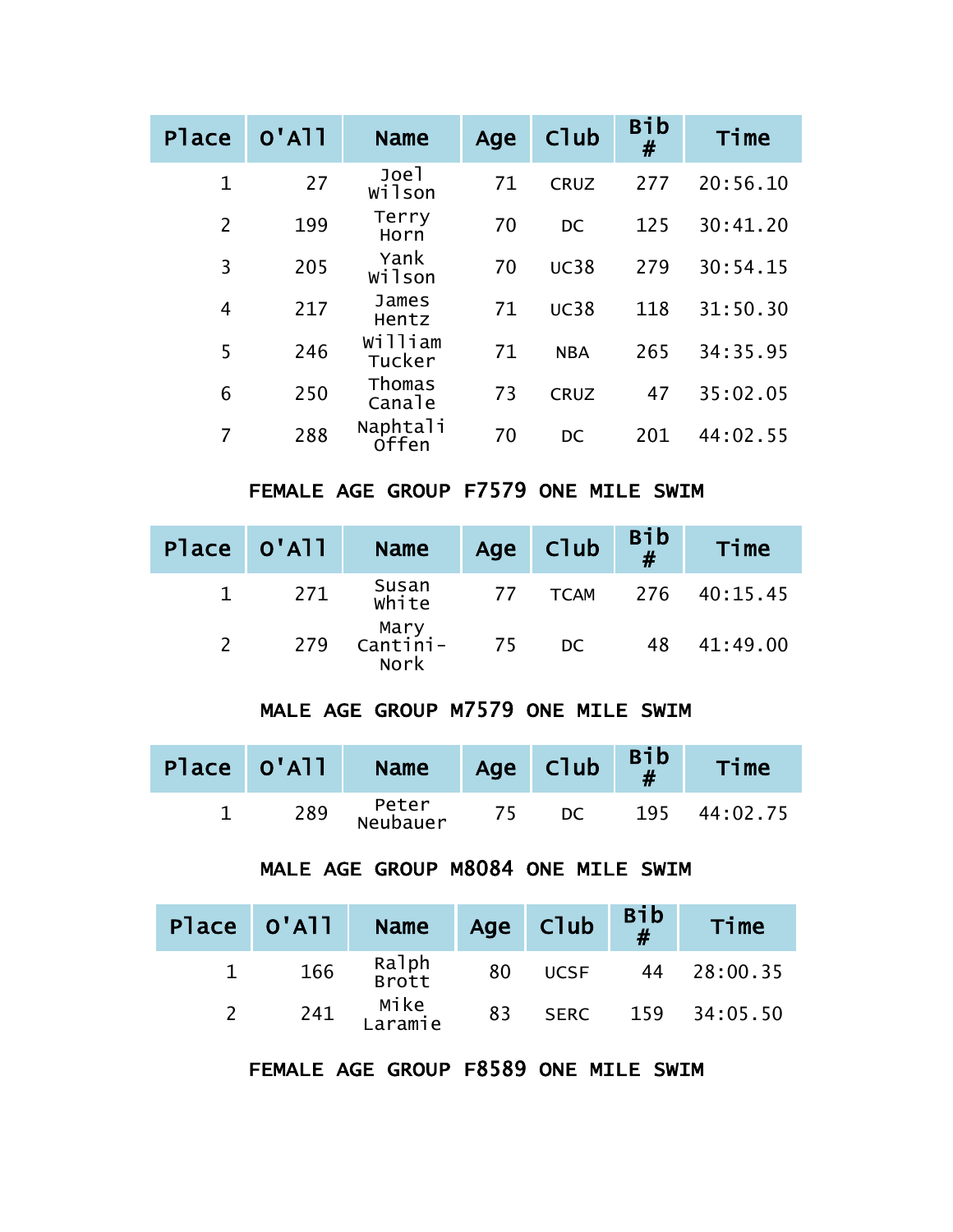| Place 0'All | Name Age Club     |    |             | $\begin{bmatrix} B_1^{\dagger}b \\ H \end{bmatrix}$ | Time         |
|-------------|-------------------|----|-------------|-----------------------------------------------------|--------------|
| 295         | Barbara<br>Robben | 85 | <b>MEMO</b> |                                                     | 289 53:32.15 |

#### \*\*\*\* FEMALE OVERALL ONE MILE WETSUIT/CAT 2 SUIT RESULTS \*\*\*\*

| <b>Place</b>   | <b>Name</b>            | Age | C <sub>1</sub> ub | Bib# | Time     |
|----------------|------------------------|-----|-------------------|------|----------|
| 1              | Lisa Ward              | 55  | <b>WCM</b>        | 312  | 20:29.30 |
| $\overline{2}$ | Jayne<br>Riley         | 56  | <b>SRVM</b>       | 225  | 21:42.20 |
| 3              | Anne-Marie<br>Tucker   | 54  | <b>EBAT</b>       | 264  | 22:15.20 |
| 4              | Dora Lisa<br>Rosenbaum | 40  | <b>JAMM</b>       | 229  | 22:58.70 |
| 5              | Martha<br>Seaver       | 64  | <b>CRUZ</b>       | 244  | 23:12.80 |
| 6              | Carli<br>Lessard       | 24  | <b>UC38</b>       | 167  | 24:37.70 |
| $\overline{7}$ | Elise<br>Riley         | 19  | <b>SRVM</b>       | 224  | 25:00.95 |
| 8              | Tegan<br>Jackson       | 18  | <b>MAAC</b>       | 131  | 25:03.15 |
| 9              | Amba<br>Desjardins     | 49  | <b>OEVT</b>       | 76   | 25:13.90 |
| 10             | Samantha<br>Forde      | 47  | <b>CRUZ</b>       | 89   | 25:45.80 |
| 11             | Michelle<br>Schromm    | 33  | <b>OEVT</b>       | 241  | 27:27.80 |
| 12             | Casey<br>Citek         | 29  | <b>OEVT</b>       | 54   | 27:38.75 |
| 13             | Nancy<br>Kaplan        | 58  | <b>TEME</b>       | 139  | 27:43.20 |
| 14             | Patricia               | 54  | <b>CRUZ</b>       | 40   | 27:48.10 |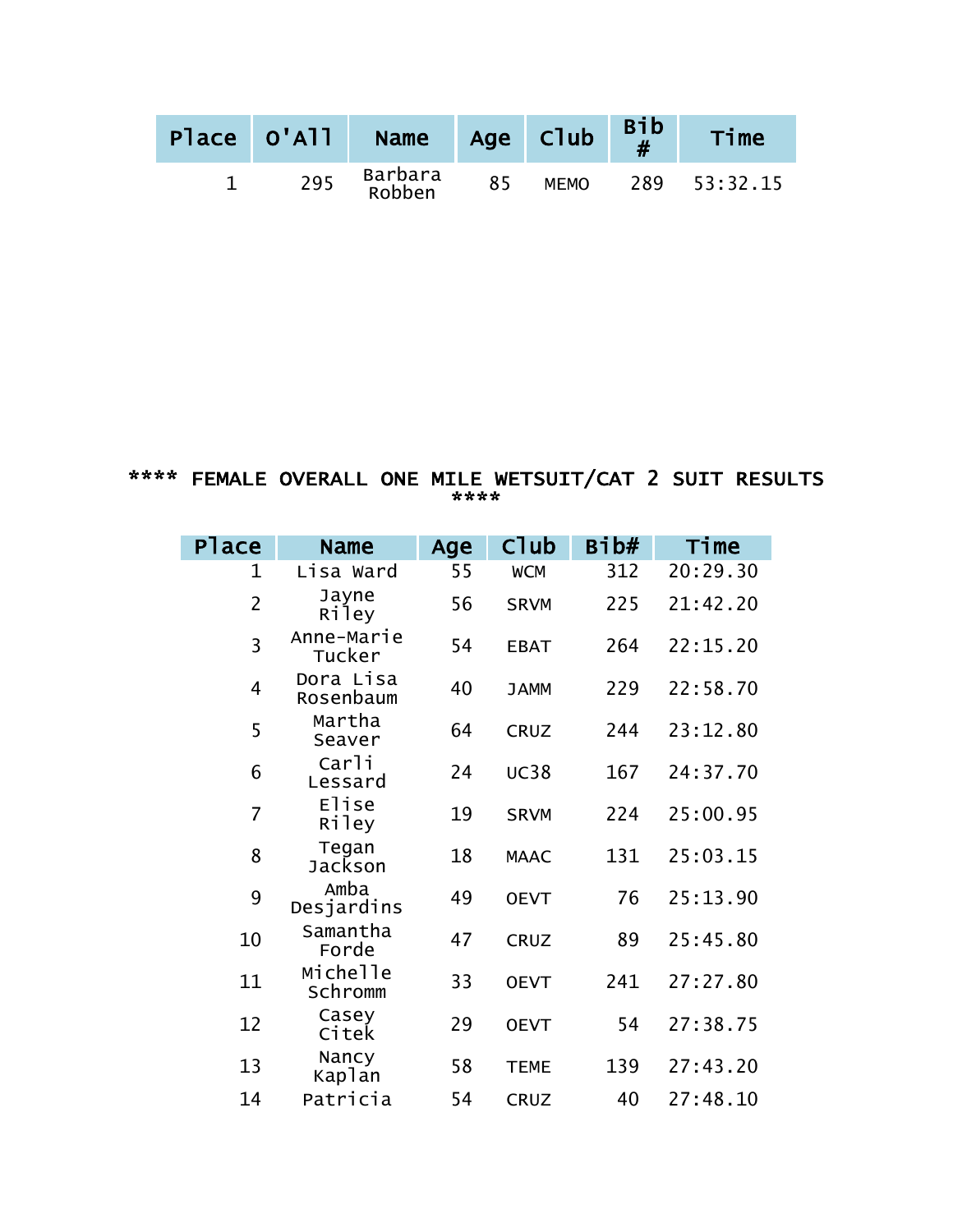|    | Brady                             |    |             |     |          |
|----|-----------------------------------|----|-------------|-----|----------|
| 15 | Antoinette<br>Carrol <sup>1</sup> | 34 | <b>LVTC</b> | 51  | 27:56.30 |
| 16 | Susan<br>Bergmann                 | 60 | <b>TEME</b> | 29  | 27:57.95 |
| 17 | Melinda<br>Downey                 | 49 | <b>SCSC</b> | 79  | 28:12.30 |
| 18 | Debbie<br>Melnikoff               | 65 | <b>CRUZ</b> | 185 | 28:23.25 |
| 19 | Suzanne<br>Hurrey                 | 42 | <b>SRVM</b> | 126 | 28:31.30 |
| 20 | Tryntje<br>Young                  | 58 | <b>CRUZ</b> | 288 | 29:00.85 |
| 21 | Cam Day                           | 37 | <b>CRUZ</b> | 73  | 29:17.15 |
| 22 | Becky<br>Alvarez                  | 53 | <b>SRVM</b> | 4   | 29:17.20 |
| 23 | Chris<br>Engen                    | 50 | <b>OEVT</b> | 84  | 29:52.30 |
| 24 | Leora<br>Baumgarten               | 56 | <b>UC05</b> | 19  | 31:08.10 |
| 25 | Chizu<br>Kawamoto                 | 26 | GOOG        | 141 | 32:56.75 |
| 26 | Carolyn<br>wallace                | 37 | <b>OEVT</b> | 271 | 33:05.30 |
| 27 | Emily<br>Michaels                 | 31 | <b>OEVT</b> | 186 | 33:23.90 |
| 28 | Susan<br>Larossa                  | 52 | <b>SMAC</b> | 160 | 33:34.25 |
| 29 | Patricia<br>Lim                   | 53 |             | 170 | 33:50.80 |
| 30 | Gretchen<br>Rothrock              | 70 | <b>WCM</b>  | 230 | 35:07.10 |
| 31 | <b>Bronwyn</b><br>Jackson         | 49 | <b>MAAC</b> | 130 | 35:37.35 |
| 32 | Nancy<br>Oporto                   | 46 | <b>EBAT</b> | 204 | 37:13.90 |
| 33 | Heather<br>St. John               | 45 | <b>OEVT</b> | 255 | 38:09.60 |
| 34 | Tamara<br><b>Woods</b>            | 39 | <b>OEVT</b> | 284 | 38:59.65 |
| 35 | Ramona<br>Krucker                 | 38 | <b>TEME</b> | 155 | 40:06.30 |
| 36 | Ki Bowman                         | 64 | <b>OEVT</b> | 38  | 40:24.80 |
| 37 | Sarah<br>Nielsen                  | 54 | <b>EBAT</b> | 196 | 41:15.70 |
| 38 | Meghan<br>Kennedy                 | 29 | <b>OEVT</b> | 146 | 43:58.90 |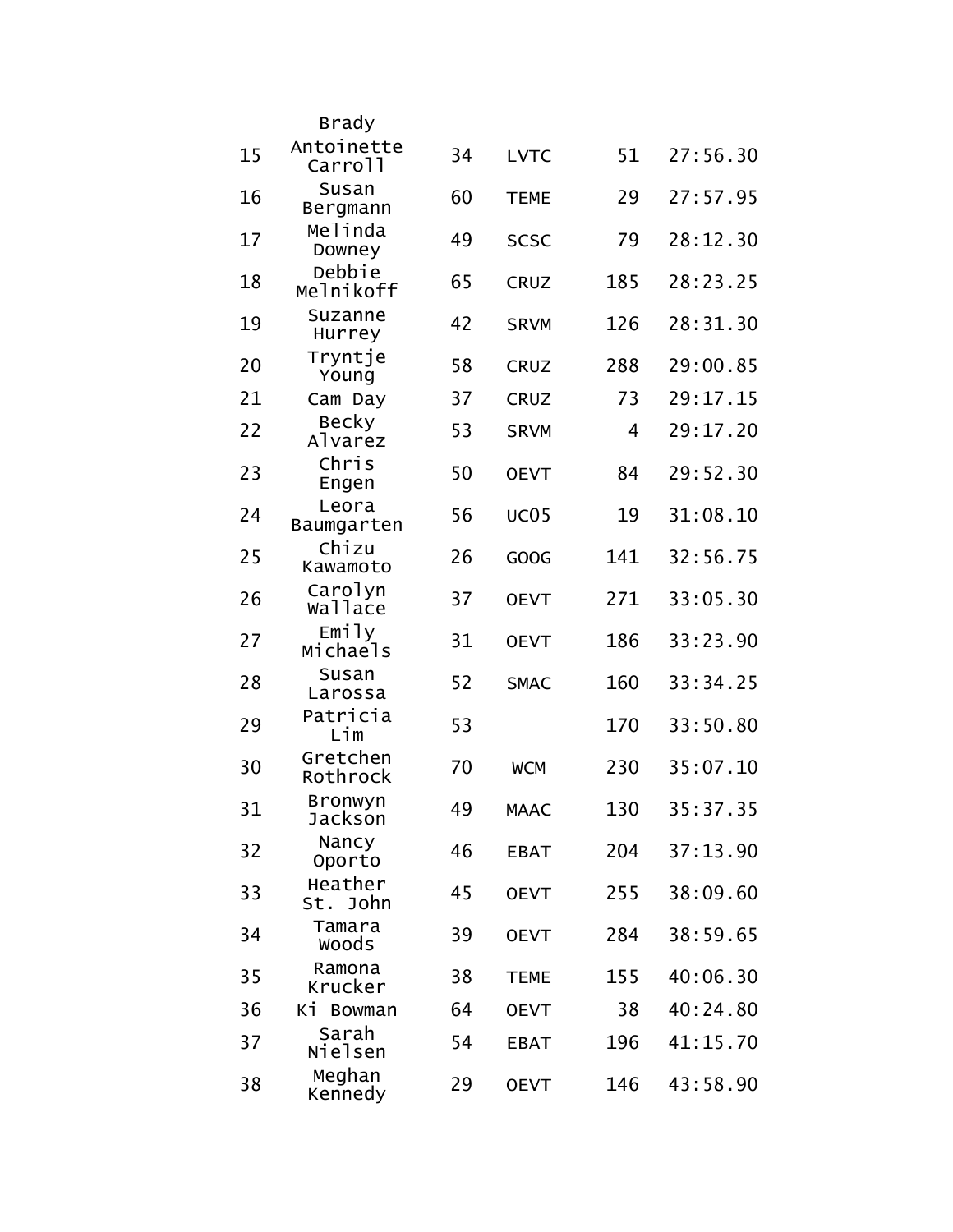| 39 | Cynthia<br>Schumacher | 66 - | UC36 |  | 242 51:52.05 |
|----|-----------------------|------|------|--|--------------|
|----|-----------------------|------|------|--|--------------|

#### \*\*\*\* MALE OVERALL ONE MILE WETSUIT/CAT 2 SUIT RESULTS \*\*\*\*

| Place          | <b>Name</b>             | Age | Club        | Bib# | Time     |
|----------------|-------------------------|-----|-------------|------|----------|
| 1              | Kevin<br>Jeffery        | 48  | <b>UC38</b> | 133  | 18:50.05 |
| $\overline{2}$ | Roland Nagel            | 57  | <b>CRUZ</b> | 191  | 20:18.25 |
| 3              | Luc Vantalon            | 54  | <b>CRUZ</b> | 269  | 20:30.30 |
| $\overline{4}$ | Federico<br>Pomarici    | 42  | <b>JAMM</b> | 213  | 20:54.50 |
| 5              | Steve Hanson            | 67  | <b>UC38</b> | 113  | 22:25.95 |
| 6              | Edward Deng             | 56  | <b>FREM</b> | 75   | 22:43.00 |
| $\overline{7}$ | Mike Welles             | 69  | <b>CRUZ</b> | 275  | 23:01.95 |
| 8              | Luca<br>Mandrioli       | 33  | <b>TEME</b> | 174  | 23:09.90 |
| 9              | Matt Rykels             | 38  | <b>OEVT</b> | 235  | 23:31.90 |
| 10             | Steve Cui               | 57  | <b>UC38</b> | 67   | 23:52.20 |
| 11             | Mauricio Da<br>Silva    | 52  | <b>OEVT</b> | 69   | 23:55.60 |
| 12             | Simon<br>Greenwood      | 51  | <b>SMM</b>  | 105  | 24:28.05 |
| 13             | Benjamin<br>Rapperport  | 18  | <b>UC38</b> | 314  | 24:31.30 |
| 14             | Ricardo<br>Urbina       | 40  | <b>TOC</b>  | 267  | 24:39.85 |
| 15             | Joseph<br>Krings        | 54  | <b>JAMM</b> | 154  | 24:43.90 |
| 16             | Stephen<br>Hockemeyer   | 56  | <b>OEVT</b> | 123  | 24:45.50 |
| 17             | Vytas<br>Sliesoraitis   | 41  | <b>OEVT</b> | 247  | 24:57.30 |
| 18             | Ethan Baron             | 54  | <b>OEVT</b> | 16   | 24:59.80 |
| 19             | John Polos              | 46  | <b>RPM</b>  | 212  | 25:23.65 |
| 20             | Tom Monroe              | 55  | <b>UC38</b> | 189  | 25:31.30 |
| 21             | Jim Clara               | 65  | <b>UC38</b> | 56   | 25:47.25 |
| 22             | Chuck<br><b>Wallace</b> | 55  | <b>SMM</b>  | 272  | 26:22.25 |
| 23             | Kevin<br>Gallagher      | 61  | <b>CRUZ</b> | 315  | 26:47.55 |
| 24             | Gerald King             | 66  | <b>PCCM</b> | 147  | 27:22.80 |
| 25             | Jay<br>Bedsworth        | 55  | <b>SRVM</b> | 25   | 27:37.20 |